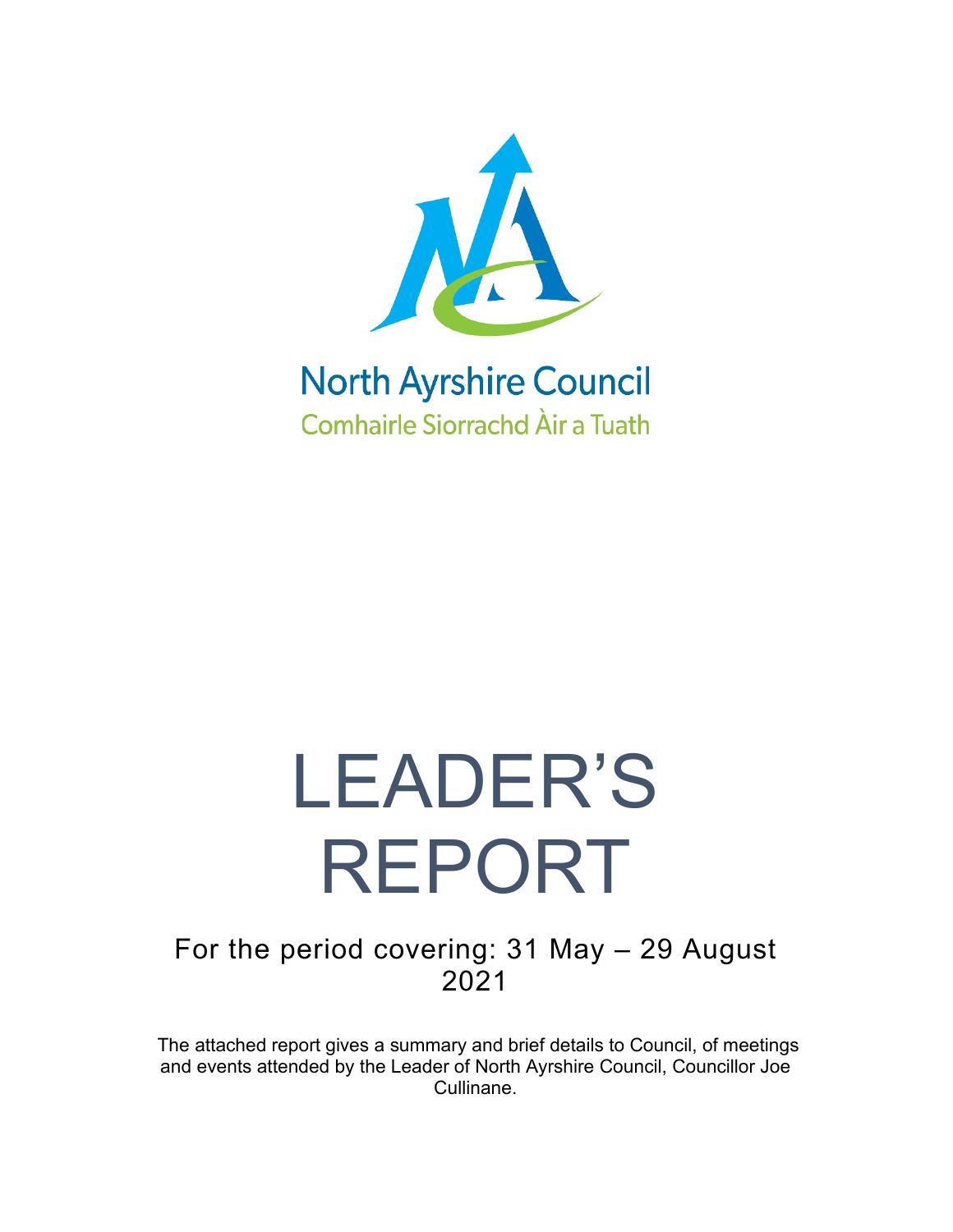

## LEADER'S REPORT

For the period covering: 31 May – 29 August 2021

#### *VISITS TO ARDROSSAN, 1 and 5 June*

On 5 June I was invited by the Ardrossan Community Development Trust to attend the open day of the Ardrossan Community Fitness Centre. This followed on from a visit to Ardrossan South Beach earlier in the week to look at proposals for development of the area. Both are fantastic community initiatives which have been supported by grant funding from our Community Investment Fund.

The Ardrossan Community Development Trust is a membership organisation that has big ambitions for the town, and I am delighted that they have secured £250,000 of funding from the National Lottery to kickstart their vision for Ardrossan South Beach promenade. The £250,000 will allow the group to install additional play equipment at South Beach, which will be a great attraction for families looking to spend a day at our spectacular coast.

The second visit was to the new Ardrossan Community Sports Hub open day. The Ardrossan Community Sports Hub has brought the former Maximum Potential community gym assets and facilities, within the grounds of the Seafield School site, into community ownership to operate as a community gym. Back in January, my Cabinet awarded the group a £43,000 grant from our Community Investment Fund allowing them to create new jobs at the gym. It is a great facility and I am really pleased to hear that the open day was a huge success with many people becoming members of the gym on the day.

These are two great community initiatives in the one town but there are similar projects across the whole of North Ayrshire. Supporting these community-led projects is a key priority for me as Council Leader and features very heavily in our Community Wealth Building strategy. The Community Investment Fund has provided a source of funding that would not normally be provided by Councils but is a demonstration of the importance we place on empowering communities to deliver change. Such an approach is going to be a key part of our recovery from the pandemic.

#### *VOLUNTEER'S WEEK AWARD CEREMONY, 7 June*

It was a real privilege to take part in the Awards ceremony organised by The Ayrshire Community Trust (TACT) on 7 June and celebrate some of the outstanding work carried out by volunteers throughout North Ayrshire. It was really humbling to hear some of the amazing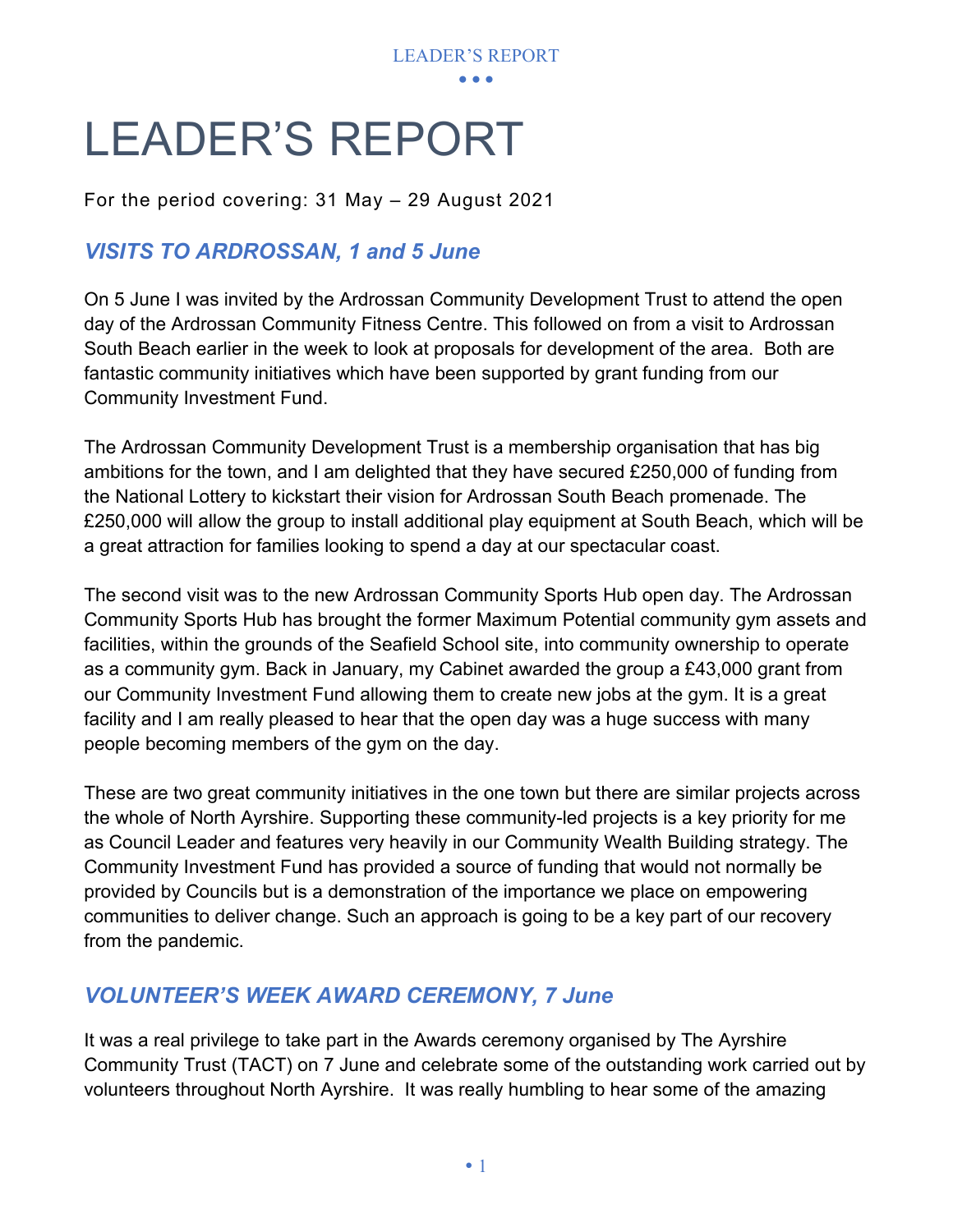stories and acts of kindness carried out by a special group of people. I was delighted to present the award to volunteers at North Ayrshire Women's Aid who have continued to operate and provide support during the pandemic. The organisation moved to the community hub building during the pandemic and implemented a covid contingency plan which has included a variety of changes for the volunteers. When in lockdown the volunteers were unable to be in the hub, instead they completed some training to facilitate peer support groups which are now available to women using the service. North Ayrshire Women's Aid have been a lifeline to many during the past 18 months and are worthy winners of this award.

#### *COMMUNITY PLANNING PARTNERSHIP BOARD, 10 June*

I Chaired a meeting of the Community Planning Partnership (CPP) Board on 10 June. Attendees received presentations and updates on the following:

- Children's Services Strategic Partnership report
- Youth Participation and Citizenship Strategy
- Locality Priorities
- Fair for All Performance Report

Two workshop sessions were then held for partners to take part in. The first one entitled "Working North Ayrshire" was delivered by Skills Development Scotland and the second workshop, "Healthier North Ayrshire" was delivered by the North Ayrshire Drugs and Alcohol Partnership. Both workshops provided CPP partners with a greater understanding about these two areas of work. It also provided partners with an opportunity to identify areas where they can link in and support these areas of work going forward.

#### *COMMUNITY WEALTH BUILDING COMMISSION, 11 June*

Our Community Wealth Building Commission met again on 11 June and received updates from Commission partners, the CWB Commission Lead Officers Working Group (LOWG), the procurement pillar workstream and an Ayrshire Growth Deal/Community Wealth Building Fund update.

Commission members also received an interesting presentation on the possible implementation of a CWB Act and how this could be designed to support delivery of CWB work throughout Ayrshire.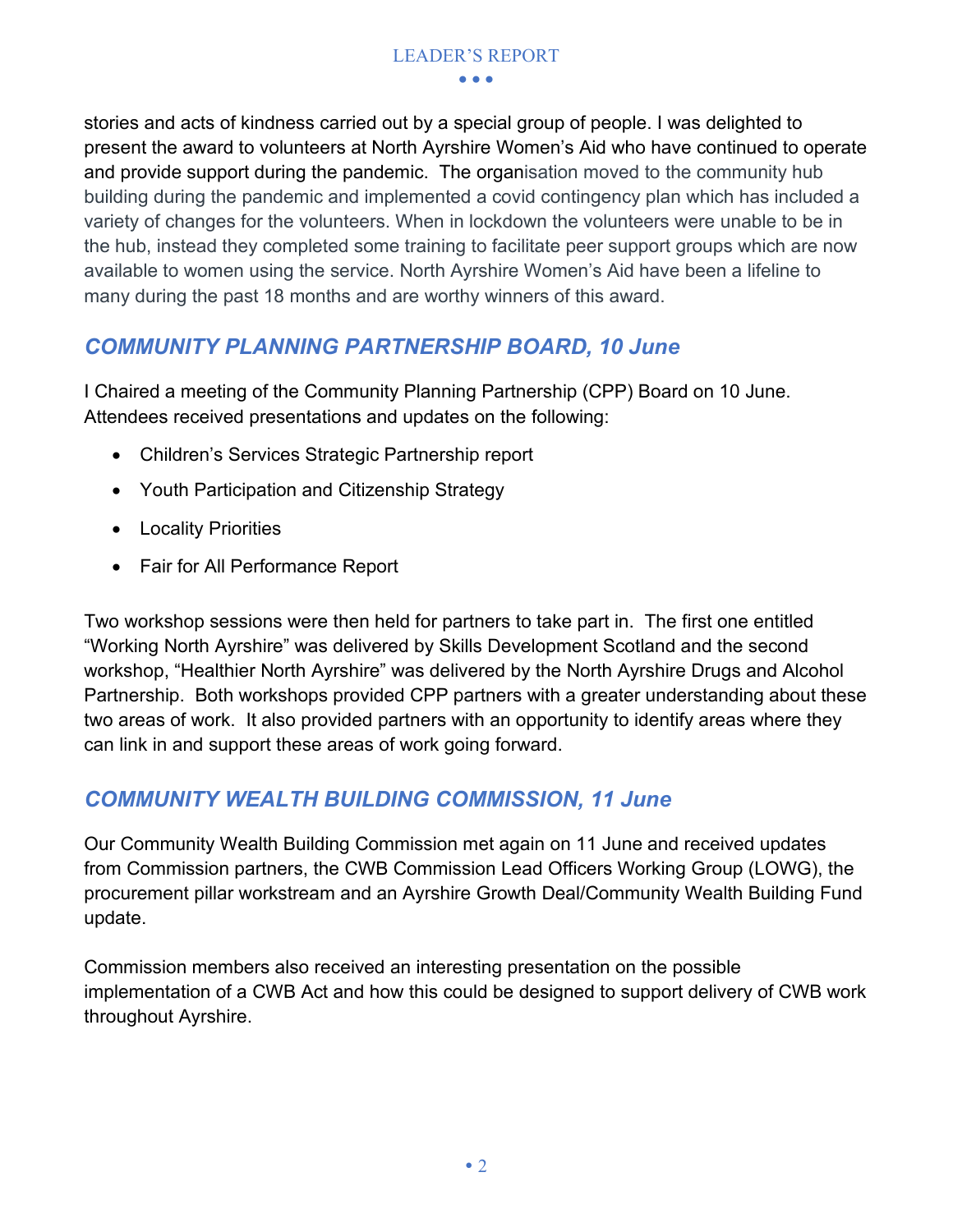#### LEADER'S REPORT

• • •

The idea of a CWB Act has been proposed in recent reports by Commonwealth and The Democracy Collaborative, two think tanks aiming to promote and embed Community Wealth Building and a more democratic economy. Following Ayrshire's leading role, it is hoped that such an Act would help to facilitate the implementation of CWB work in areas such as Fife, Inverclyde, South Lanarkshire and West Lothian.

My thanks to Miriam Brett, Director of Research & Advocacy for Commonwealth and Sarah McKinley, Director for European Programs for The Democracy Collaborative, for sharing this information with us and of course, their continued support on our CWB journey.

#### *SCOTLAND EXCEL SUB AND JOINT COMMITTEE MEETING, 18 June*

I attended a meeting of the Scotland Excel Executive Committee on 18 June. Attendees received an update on the Financial Audit report for 2020/21. Contracts for approval were also discussed covering delivery of Education materials, fostering and social care contracts and one for the treatment and disposal of organic waste.

Two submissions for membership of Scotland Excel were also approved, one from Loch Lomond and the Trossachs National Park Authority and the other from Sportscotland.

#### *COMMUNITY WEALTH BUILDING EXPERT PANEL MEETING, 21 June*

The Community Wealth Building Expert Panel met on 21 June to hear updates on our CWB progress and to provide valuable feedback on our draft CWB annual report.

I am proud of the work contained in the draft report which marks the first year of embarking on a bold new economic model to deliver Scotland's first Community Wealth Building strategy. The strategy was launched during the Covid-19 global pandemic, with unprecedented impacts on population health, the economy and society. The impacts on North Ayrshire have been severe and has thrown into sharp relief the need to focus on creating an economy that is more diverse, sustainable and resilient to future challenges, such as the Climate Emergency.

As we emerge from the pandemic, it is clear that we cannot return to business as usual, and we must build back an economy which is better, fairer and greener. Using our Community Wealth Building strategy as a framework, we will support our existing businesses and social enterprises to rebuild, diversify and become more resilient, green and inclusive. We will support our communities who have lost their jobs or are in insecure work and encourage community entrepreneurship. This report reflects on the first year of delivering the strategy – amidst the challenges of the Covid-19 pandemic – and highlights key achievements, progress and examples of how our changes and support have impacted positively on our communities and businesses.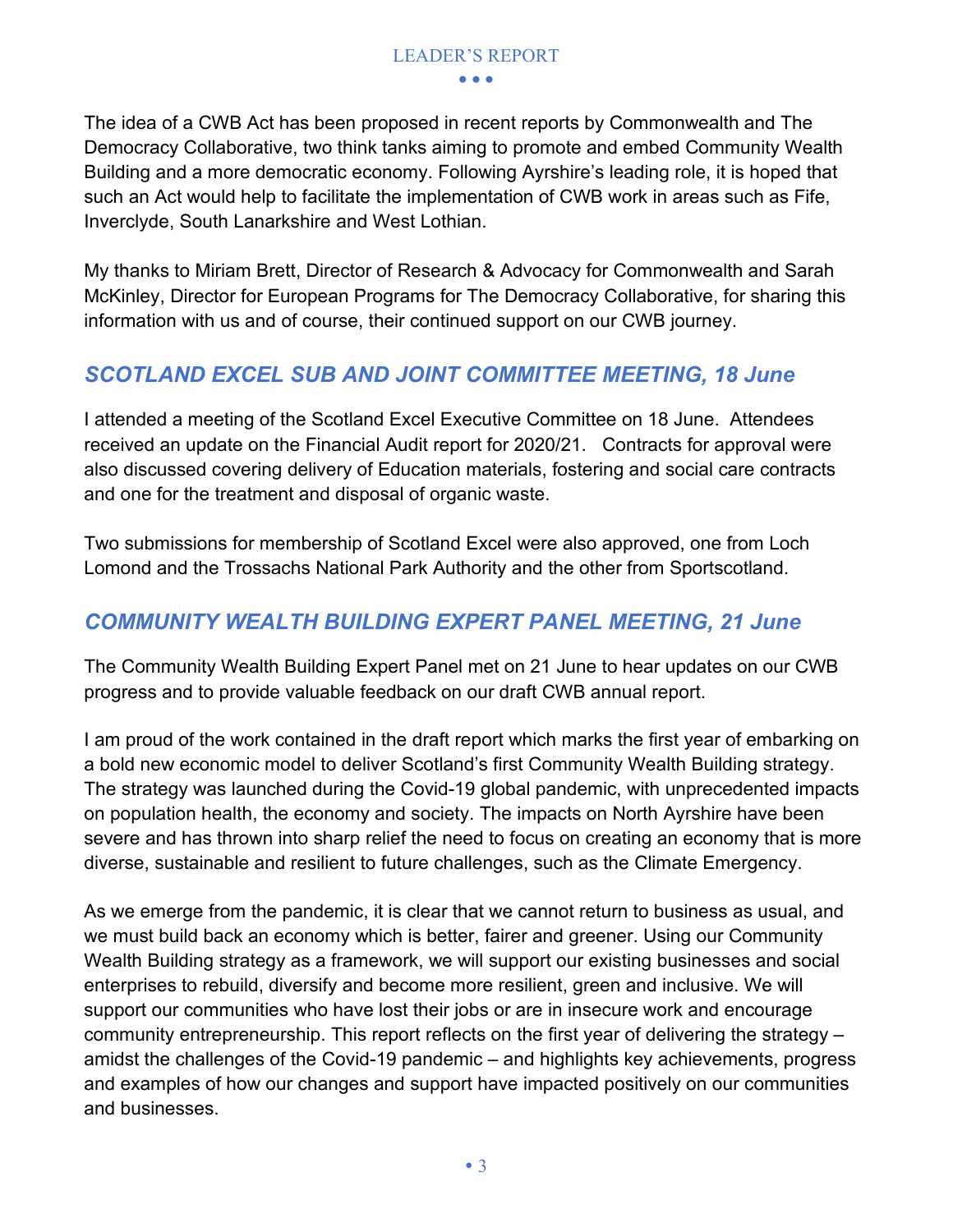My thanks again to our CWB Expert Panel members for their valuable input and feedback on our CWB strategy and their continued support to North Ayrshire Council.

#### *VISIT TO LOCKHART CAMPUS, 22 June*

On 22 June I was delighted to get the opportunity along with our Chief Executive, Craig Hatton, to visit Lockhart Campus, North Ayrshire Council's new Additional Support Needs (ASN) school that will open to pupils in August. It is truly a stunning, state-of-the-art school that is going to transform the education of children and young people with additional support needs across North Ayrshire. Every detail has been thought through from the flexible classroom spaces, the sensory rooms, indoor soft play, swimming and hydrotherapy pools through to the amazing outdoor spaces.

I am proud of the investment North Ayrshire Council has made in Lockhart Campus. It is a special project that is going to ensure children and young people with additional support needs get the best education possible in the best of educational environments. The £20million plus school, alongside the £5million investment in the respite centres situated next door (the equally stunning Red Rose House and Roslin House), has been fully funded by the Council and is part of over £100million of investment to improve the school estate that my administration are making.

#### *COSLA SPECIAL LEADERS MEETING, 24 June*

I attended a Special COSLA Leaders meeting on 24 June to discuss strategic financial issues facing Local Government including council tax and pay issues.

#### *COSLA LEADERS MEETING, 25 June*

There was a further COSLA Leaders meeting held on 25 June to discuss a packed Agenda with discussion points such as:

- The Promise
- Employability Phase 2 of No One Left Behind
- COSLA and IS Partnership Working
- Scottish Local Government Conduct Order 2021 Consultation
- Digital Citizenship Guide for Councillors Civility in Public Life
- Christie Commission 10 years on

No One Left Behind (NOLB) is a key strand of funding North Ayrshire Council receives to deliver employability services specifically targeting those most disadvantaged in the labour market. From April 2022 additional funding will be incorporated into NOLB in the form of two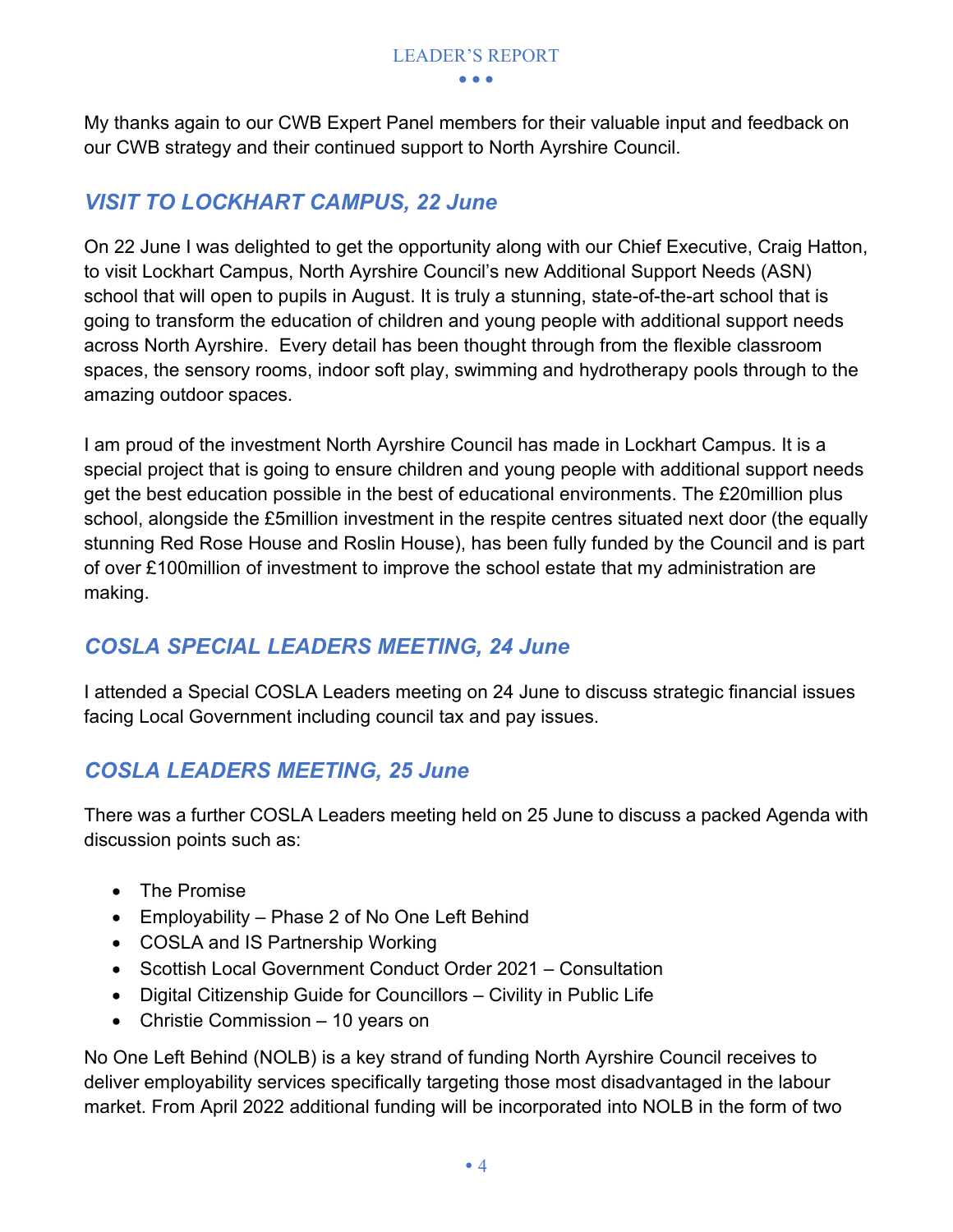national programmes, Community Jobs Scotland and Employability fund. This transition of funding to NOLB will mean a significant increase in funding for employability services in North Ayrshire.

#### *RACKIT PHOTO CALL, 15 July*

On 15 July I was delighted to meet with some of the employers at Rackit, a local business success story. The company was established in 2006 and provides its customers, who range from small office-based businesses to multinational global giants, with solid and innovative storage and handling solutions. In recent years the company has grown significantly from a £1 million business in 2012, to £6.5 million in 2021.

With a company motto of 'think global, act local', they are a local business that share much of our ethos of Community Wealth Building with a commitment to providing living wage jobs for local people including apprenticeships in IT, warehousing, purchasing and supply chain. The move to the Gateway Building at i3 will see Rackit increase their business space tenfold increasing from their current 3,500 square feet premises to the 35,000 square feet that the Gateway Building offers. This expansion will allow the company to create a further 40 jobs by the end of next year.

Rackit's move is a great example of the investment the Council is making to build new commercial business space at i3. We know that there is demand for commercial units in North Ayrshire that will not be met if it is left to "the market" to build them because construction costs are often higher than the end "market value" of the units due to "market failure" in the North Ayrshire economy. If the units aren't built, then the local economy is held back even further as businesses like Rackit are either held back or forced to move elsewhere to grow. That's why it is vital that the Council is intervening where "the market" won't, investing in new commercial units to support local businesses and create jobs. The units are retained in Council ownership and then generate a rental income for the Council going forward.

I wish the company continued success for the future.

#### *COSLA SPECIAL LEADERS MEETING, 30 July*

COSLA Leaders met again on 30 July to continue discussions around pay negotiations for Local Government employees. Other agenda items included:

- Revised Engagement Protocol for COVID-19 Decision Making
- Support for Destitute People with No Recourse to Public Funds
- Play Park Renewal Update
- Community Planning Improvement Board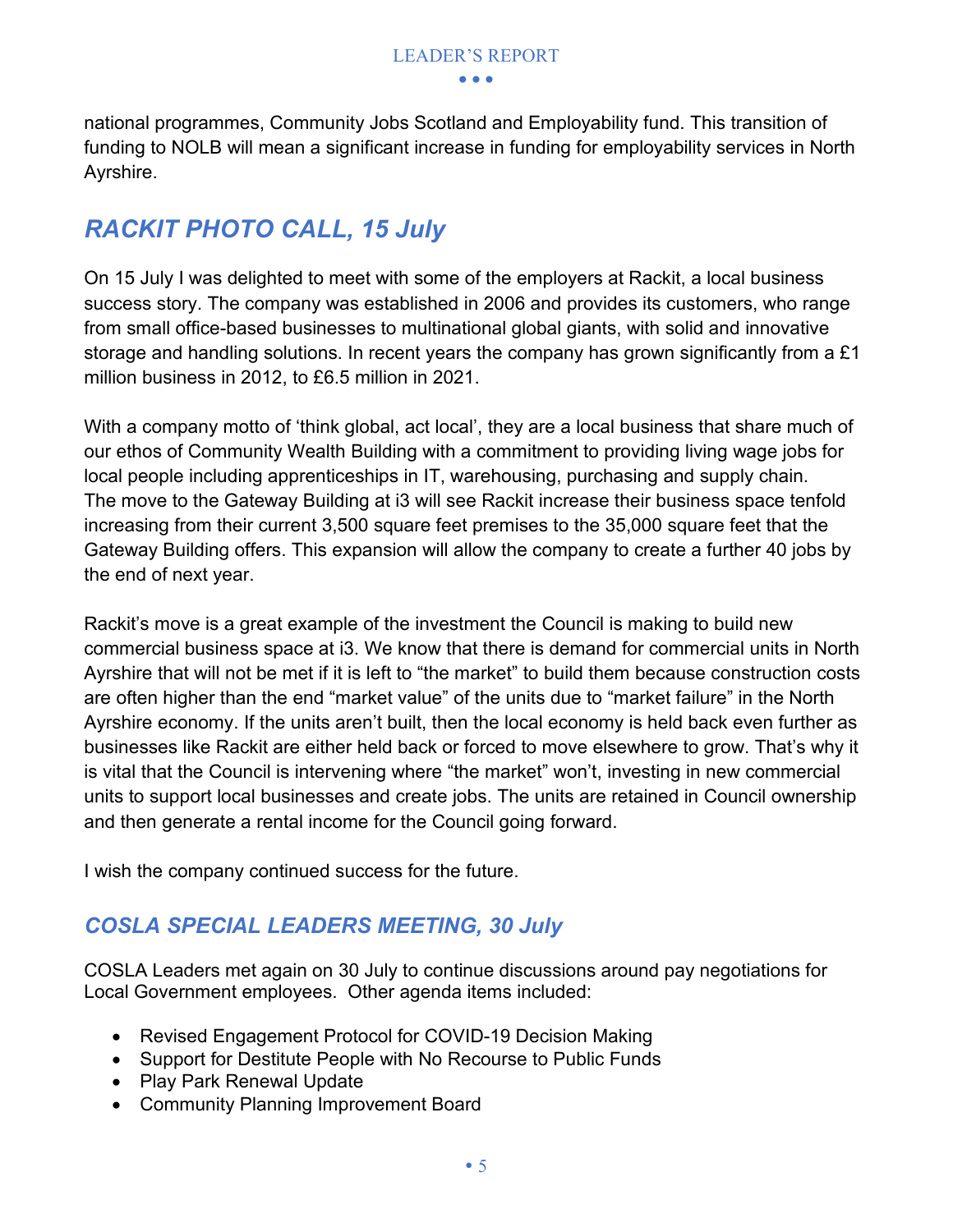• Partnership Delivery Framework for ADPs

Highlights from the Community Planning Improvement Board (CPIB) paper outline the successes of Community Planning Partnerships (CPPs) during the pandemic, drawn from research by The Improvement Service and includes details of the work of North Ayrshire Community Planning Partnership (CPP) and the community hubs.

I am proud to say that North Ayrshire Council is noted for its sector-leading work in Community Planning and the strength of its local CPP which was noted in the 2020 Best Value Audit Report.

#### *FUNDING BOOST FOR 1ST ALLIANCE CREDIT UNION, 12 August*

On 12 August I was delighted to visit the 1<sup>st</sup> Alliance Credit Union in Kilwinning to meet with Carol McHarg, CEO of 1<sup>st</sup> Alliance to announce the £150K that North Ayrshire Council will give to help meet the needs of the most vulnerable who have been financially disadvantaged because of the pandemic.

Supporting vulnerable families, citizens and communities in North Ayrshire, the Access to Finance Fund will be available via Kilwinning's 1st Alliance Credit Union. With many seeing a sharp decline in their income due to furlough or periods of unemployment throughout the pandemic, members who would have otherwise been able to apply for personal loans have not met the current lending criteria.

This funding is a great example of Community Wealth Building in action, a pledge that we have made as a Council to invest in and support businesses in the local economy, in particular to back co-operative ownership models such as credit unions. It is our commitment to continue to help alleviate the stress and worry low-income households have faced because of the pandemic and we would encourage anyone who is experiencing financial difficulties to seek safe and affordable credit options from trusted lenders.

#### *VISIT TO EARLY YEARS AND SCHOOLS, 16 & 17 August*

It was great to go along and visit some of our recently refurbished early years establishments on 16 and 17 August at St Bridget's in Kilbirnie, Beith and Springside and Annick in Irvine.

The £5.4m refurbishments and extensions include large, modern indoor and outdoor play areas with free-flowing access to the innovative outdoor spaces. The unrestricted flow from indoor to outdoor offers the children the freedom to safely access and use both areas where high quality learning experiences are available for all.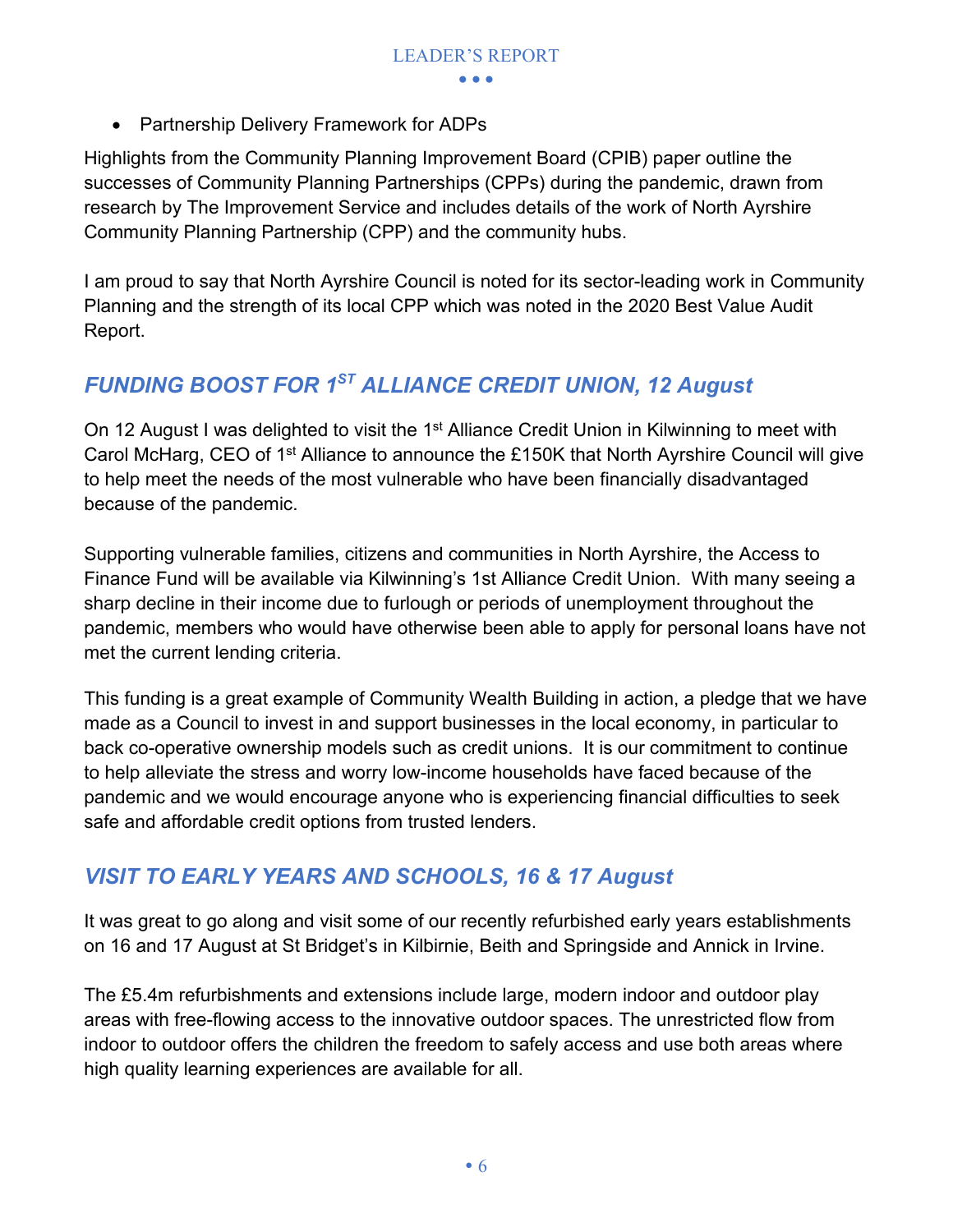#### LEADER'S REPORT

• • •

North Ayrshire Council's ELC capital programme has 42 projects, including 27 refurbishments, 14 extensions, and one new-build provision. The Council plans will create additional capacity in our existing school estate, upgrading facilities at Kilwinning Academy, Irvine Royal, Auchenharvie and providing the much-needed extension to Annick Primary School.

I am proud to lead a Council that is tackling inequality and I believe that a big part of that is through education. I am confident that the transformational nature of our investment in schools will have a long-term positive impact in closing the poverty-related attainment gap, but schools and education cannot be viewed in isolation from everything else. Children spend more time outside the classroom than they do inside it, so if we are to tackle the attainment gap, we must support families outside of school too. That's what we are doing with our council house building programme, our Community Wealth Building approach and initiatives such as our Cost of the School Day programme and the ever-growing Fairer Food Network. Considered altogether, the work we are doing as a Council is a catalyst for real change which can finally shift the dial on the inequality that has plagued our area for too long.

#### *FUSION ARDEER ENGAGEMENT EVENT, 17 August*

On 17 August I attended a briefing with fellow Elected members, community representatives and senior officers to hear more about a bid submitted by North Ayrshire Council for Ardeer to be considered by the UK Atomic Energy Authority (UKAEA) and the UK Government as a location for a prototype fusion power station known as STEP (Spherical Tokamak for Energy Production).

University of Glasgow School of Physics and Astronomy developed the nomination, based on the University's expertise and interest in the field, their understanding of the requirements of the site, and the identified skills base. They worked with Glasgow City Council, and landowners NPL as a consortium to develop the bid, with advice from Scottish Enterprise.

Attendees were informed about the overall project, the selection process, and at what stage the process is at currently. I am pleased to say that the briefing was well attended, generating much interest and several questions on the technology, the project impacts, and the process for site selection.

Site shortlisting is expected late August-early September 2021. A final three sites will be selected by end 2021 and will be scrutinised during 2022. UKAEA will make recommendations to the UK Minister in summer 2022 with a final site decision to be taken by the end of 2022.

#### *VISIT TO KILWINNING RANGERS' HUB, 17 August*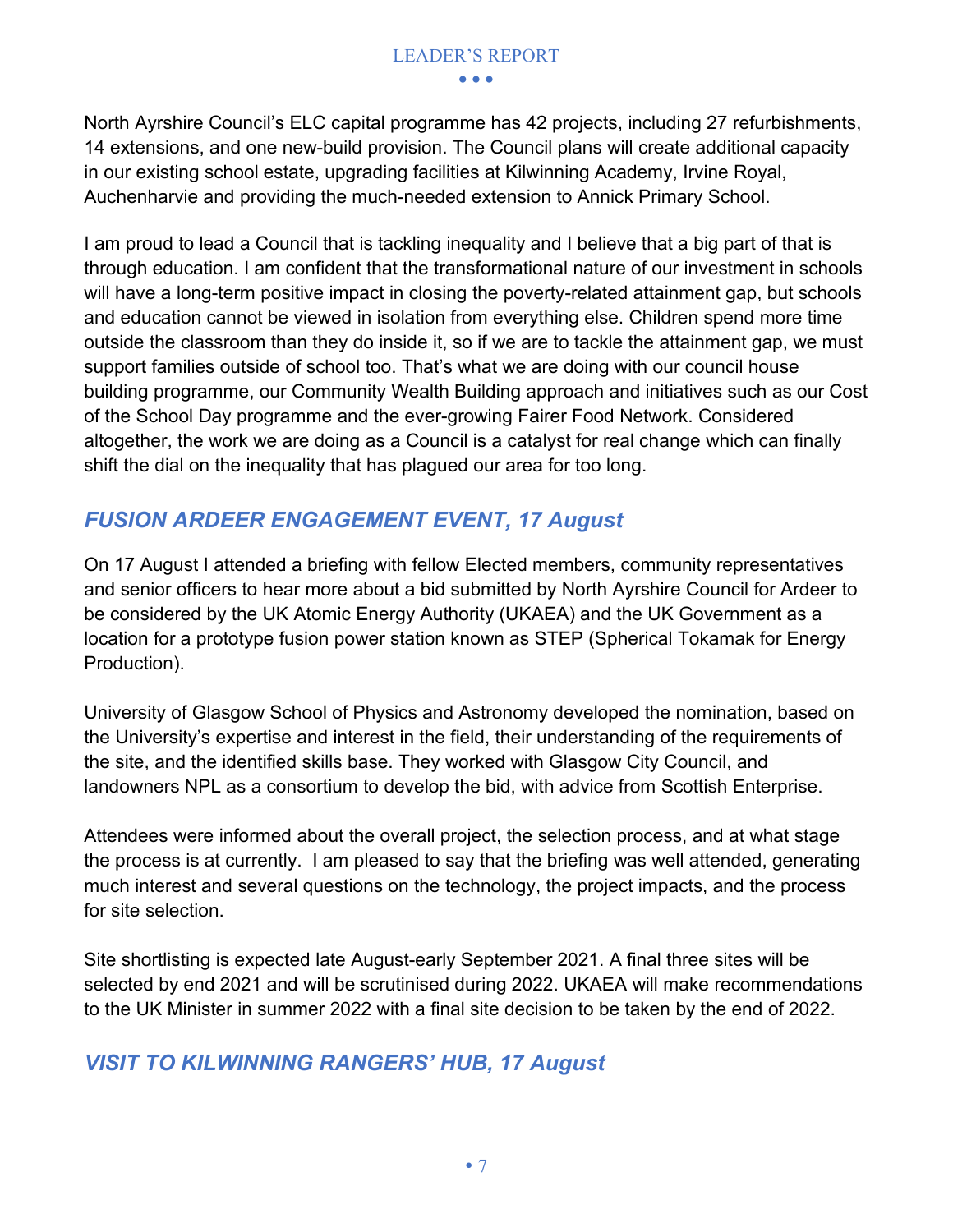It was great to get along and visit the new hub at Kilwinning Rangers on 17 August and see some of the work that has taken place using the monies awarded from our Community Investment Fund (CIF), totalling just under £57k. The new additional space will provide muchneeded room for the Club's players and update changing facilities. It is when I see projects like this, I can see the positive impact that our CIF funding is making to our communities throughout North Ayrshire.

#### *SCOTLAND EXCEL SUB COMMITTEE MEETING, 20 August*

I attended a Sub Committee meeting of Scotland Excel on 20 August. Attendees were updated on the following:

- Chief Executive's Update report
- Digital update (including analysis of software systems used across Councils with most now using STAMP – Scotland's Technical Asset Management Platform)
- Care Services
- Scotland Excel Academy
- Housing Update (with a further 4 new Housing Associations have becoming associated members of Scotland Excel)
- Updates on Local Authority projects, including Community wealth building projects by East Lothian Council and Stirling Council

I am pleased to hear that Scotland Excel are working in partnership with the Scottish Government to develop Community Wealth Building practices across local government.

#### *DIGITAL PROCESSING MANUFACTURING CENTRE LAUNCH, 25 August*

On 25 August I was delighted to sign a Memorandum of Understanding with partners University of Strathclyde (as the operator of the National Manufacturing Institute Scotland (NMIS)) and the Centre for Process Innovation (CPI). The partnership will help future proof key process manufacturing industries, such as pharmaceuticals, food and drink and chemical products.

It brings together two of the UK's seven High Value Manufacturing Catapult centres, NMIS and CPI, to further bolster the support for UK manufacturing and they have big ambitions for the future, working together on proposals to further support the sector in their journey towards digital transformation. These proposals include the potential development of a dedicated research centre in the Ayrshire area.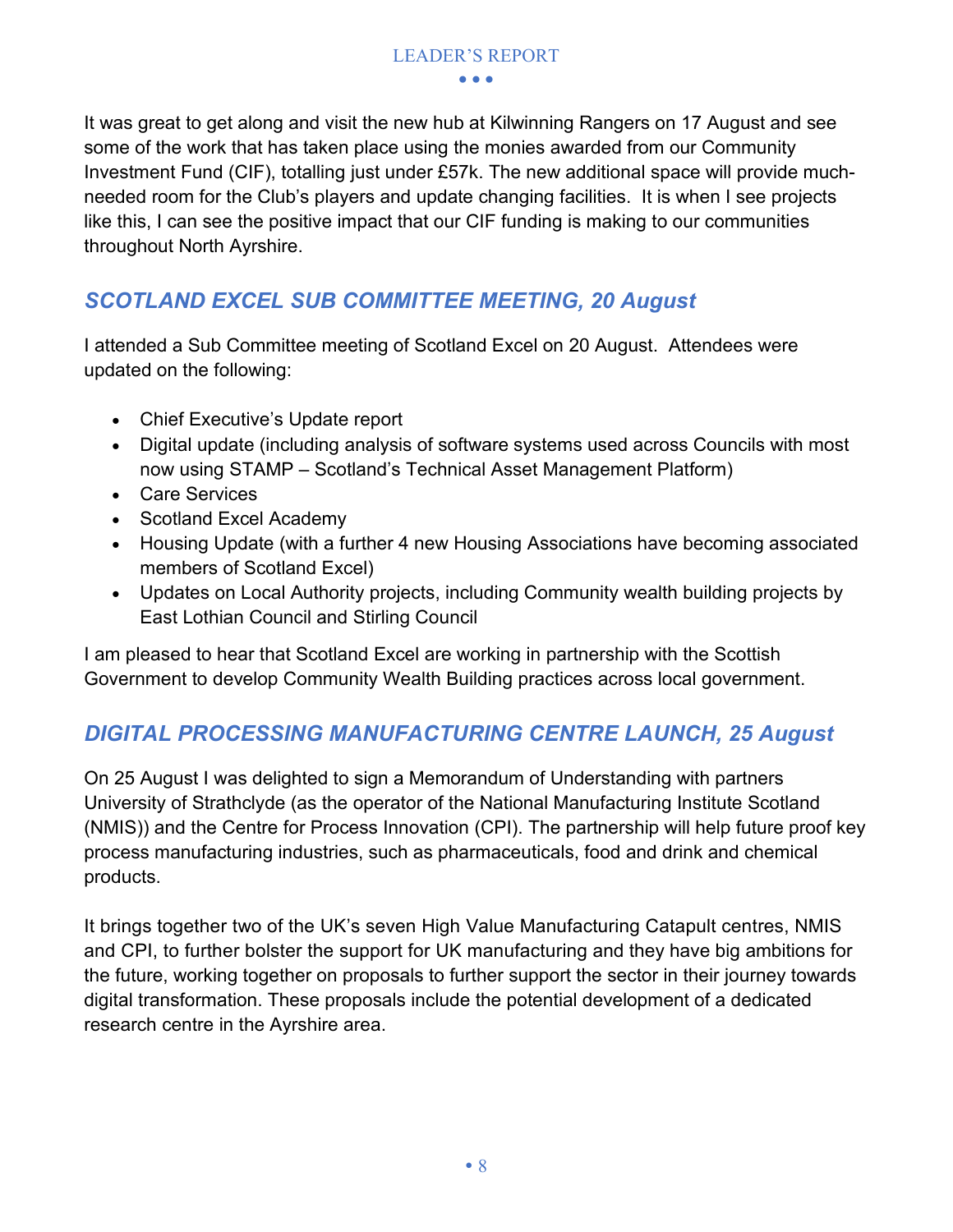As part of our Community Wealth Building strategy, we are keen to expand our anchor institutions in the area, and this new partnership will be another one which will improve the area's access to academic institutions to stimulate research and innovation.

North Ayrshire has always had a higher-than-average proportion of manufacturing jobs so therefore it is crucial for us to address concerns over regional decline through initiatives such as this. It will also have the future potential for sustainable employment opportunities for our young people.

#### *VISIT TO KILWINNING FOOTBALL ACADEMY, 26 August*

On 26 August, I dropped into chat with volunteers/staff about another project that has benefitted from our Community Investment Funding, Kilwinning Football Academy. The club uses physical activity and football to engage and inspire people to build a better life for themselves and unite the communities in which they live. Dedicated staff deliver football coaching, educational programmes and personal development, providing people with opportunities to change their lives for the better.

The plan is that the money will be spent in updating the surface at Almswell park and creating a more welcoming environment. By redeveloping Almswall, and specifically the playing surface, it will allow the facility to align with specific entry criteria into the Scottish Woman's Premier League 1 & 2. The criteria also include covered terracing and videography stands for filming games etc. This is the first phase of the Almswall Park redevelopment and in due course the club will look to redevelop the pavilion and car park area. Exciting times ahead for the club and the people of Kilwinning.



Josh Cultimes

 Councillor Joe Cullinane **Leader North Ayrshire Council**